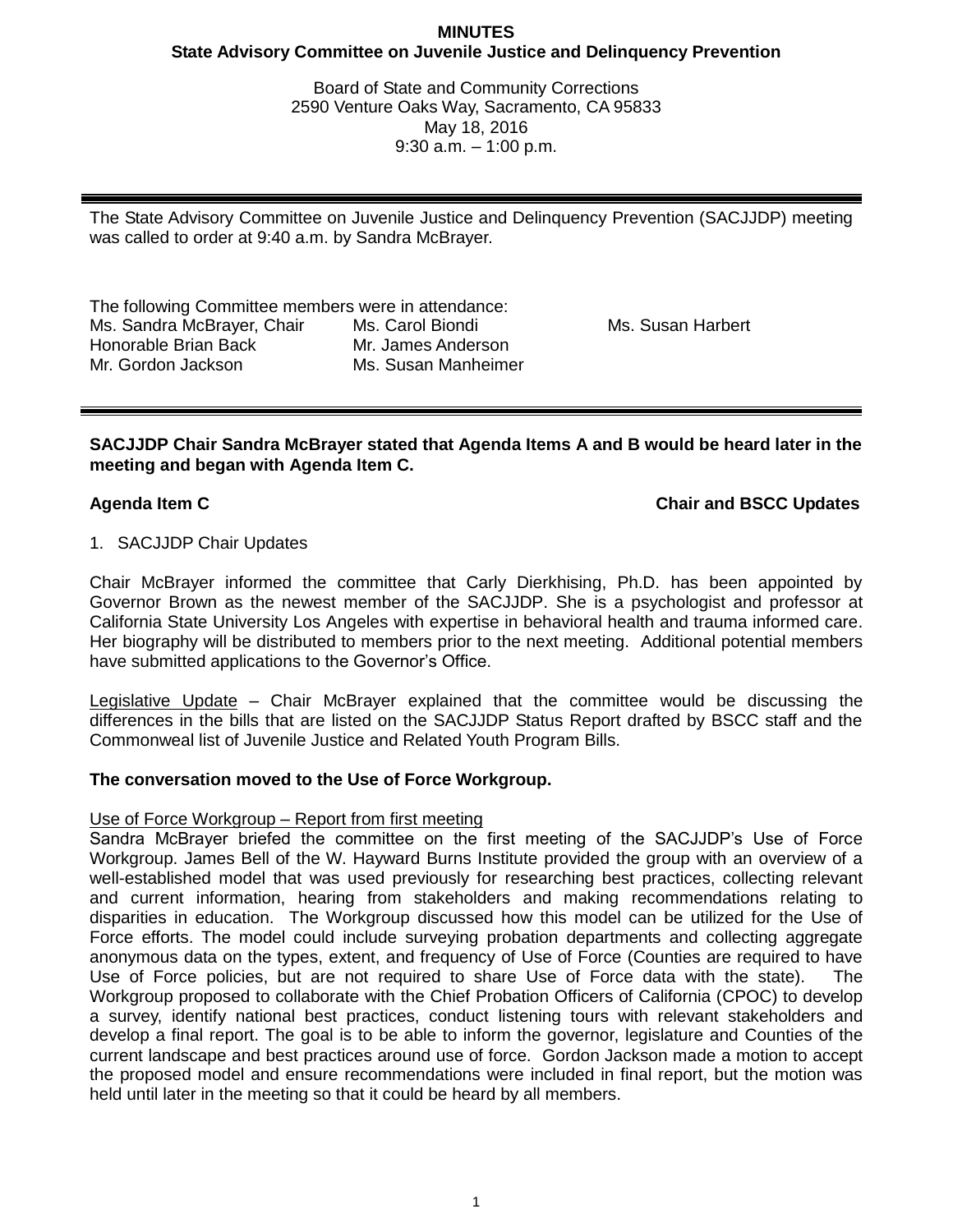## **Chair McBrayer returned the conversation to the Legislative Update.**

Legislative Update continued – Chair McBrayer, Carol Biondi and Gordon Jackson expressed a need for a more comprehensive list of bills that are under the purview of the SACJJDP including those related to Prop 47 and education. Deputy Director Mary Jolls noted that BSCC has a more comprehensive list of bills than what has been provided for SACJJDP. The Committee recommended that that BSCC combine relevant bills affecting juvenile justice and education from BSCC's larger list and the Commonweal list and provide those to the Committee for their review. Chair McBrayer noted some of the bills that are significant to the purview of the committee including, but not limited to: SB 823, 941, SB 1004, SB 1110, SB 1143 (previously SB 124), SB 1157, SB 1174, SB 1322, AB 1843, AB 1945, AB 2813, AB 2005, AB 1998, AB 2813.

Carol Biondi directed the Committee's attention back to AB 2813 and SB 1110, which would require the BSCC to award grants on a competitive basis to up to three jurisdictions to establish Law Enforcement Assisted Diversion (LEAD) programs. Staff was asked to advise the Committee whether any counties have been selected yet.

In relation to SB 1004, BSCC Deputy Director Allison Ganter provided an overview of Juvenile Justice Delinquency Prevention Act (JJDPA) regulations on the co-location of juveniles and adults in detention facilities and the role that BSCC staff play in facility inspections. Deputy Director Ganter will do a future presentation on federal and state requirements related to the co-location of juveniles and adults. Judge Brian Back pointed out that there is a difference between housing persons ages 18-21 who are still under the jurisdiction of the juvenile court in a juvenile detention facility and the housing of 18-21 year-olds convicted as adults.

Police Chief Susan Manheimer stated that the human trafficking of minors has become a huge concern and that she would like to present what San Mateo has found and is doing to address it. She referenced several bills related to CSEC contained in the Commonweal and BSCC legislative updates. The Committee requested that BSCC staff prepare a list of all the current bills on this topic for review at the next meeting. Two SACJJDP members, District Attorney O'Malley and Gordon Jackson are members of the task force on Human Exploitation And Trafficking (HEAT). BSCC Field Representative Helene Zentner noted that Michelle Guymon was involved in the Title II project in Los Angeles with probation and the court to address CSEC. Carol Biondi stated that this was such a great example of what the Committee is supposed to be doing – identifying great need and supporting great works. Ms. Biondi noted that the projects Michelle Guymon worked on couldn't have been started without Title II funding, but that they did such a good job that they have been sustained with other funding and have become nationally recognized. It was decided that Michelle Guymon would be invited to make a presentation at the June meeting and that someone from HEAT would be asked to present at the subsequent meeting in the Bay Area.

The Committee discussed how Use of Force, Mental Health and Behavioral Health, and Sex Trafficking of Minors are all part of what the Committee is supposed to look at under the Title II 3-Year Juvenile Justice Plan. Chair McBrayer stated that it is not just the Four Core Protections that this Committee is to oversee, but that the 3-Year Plan also requires the Committee to look at juvenile justice needs and to identify and address emerging issues and trends.

Chair McBrayer shared an article from the LA Times and commended SACJJDP members Carol Biondi and James Anderson for their work on solitary confinement of juveniles in Los Angeles County.

# 2. BSCC Updates

Highlights from the Coalition for Juvenile Justice's Conference including Updated Reporting Requirements – Chair McBrayer announced that BSCC Deputy Director Mary Jolls would be speaking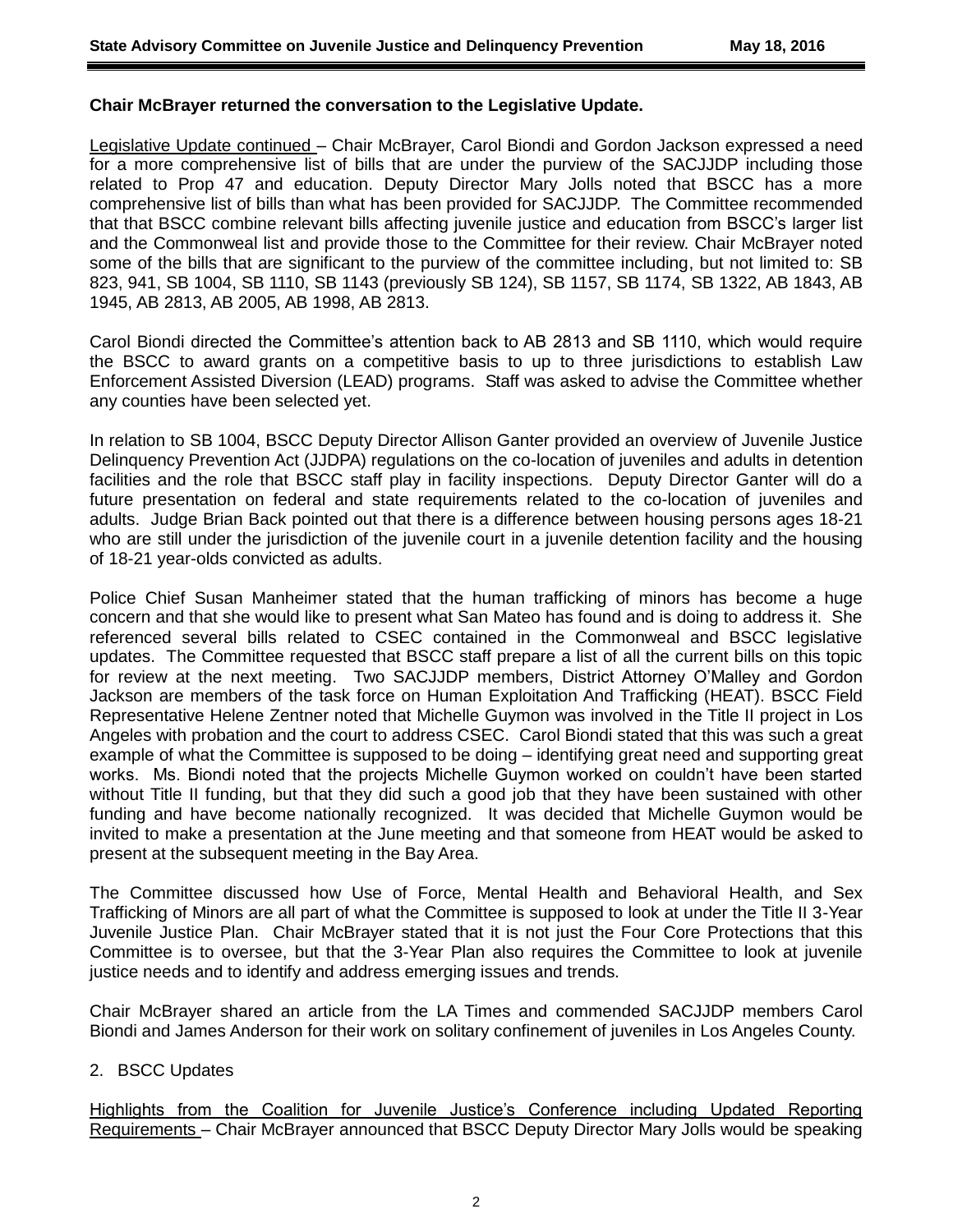about the highlights of the CJJ conference, but that she wanted to let the Committee know that the Office of Juvenile Justice and Delinquency Prevention (OJJDP) Administrator Bob Listenbee had spoken about California as a bell-weather state and had offered his and his staff's services to come out to spend the day with the State Advisory Committee and talk about where we are headed in our work because he does see California and some of the larger counties like Los Angeles and San Diego as a way to help other states as to, "How are you doing your work? How are you changing policies and doing system reform?" Chief Manheimer stated that she serves with Administrator Listenbee on a couple of advisory committees and that he has specifically asked her for an invitation to come out and talk to the SACJJDP.

Carol Biondi stated that we could also brag about SACJJDP member James Anderson who was recently in Washington, D.C. James Anderson told the Committee that he had been contracted to facilitate a training with the International Association of Police Chiefs (IACP), the Department of Justice (DOJ) and CJJ. He said that they had facilitated an open dialogue with youth to help develop a training curriculum for police. James Anderson said that he had talked with Roy Austin at the White House about possibly beginning to have these types of discussions with cities throughout the U.S. Chief Manheimer announced that she was also hosting the IACP in San Mateo June 2<sup>nd</sup> and 3<sup>rd</sup>.

SACJJDP members discussed possible dates for an early September meeting in the Bay Area which would be to fill the floating meeting for the year.

#### **Chair McBrayer returned the meeting to Agenda Item C.**

### **Agenda Item C Chair and BSCC Updates**

3. SACJJDP Chair Updates

Use of Force Workgroup – Report from first meeting continued - Chair McBrayer restated Gordon Jackson's motion around the Use of Force Workgroup.

*Gordon Jackson moved to propose to the Use of Force Workgroup that strong recommendations for best practices be included in their final report on use of force. Carol Biondi seconded. None abstained or opposed. Motion approved unanimously.*

**Chair McBrayer returned the meeting to Agenda Items A and B.**

#### **Agenda Item A Approval of the Amended SACJJDP Meeting Minutes**

SACJJDP Chair McBrayer requested a motion to approve the February 10, 2016 meeting minutes.

*Gordon Jackson so moved. Brian Back seconded. None abstained or opposed. Motion approved unanimously.*

### **Agenda Item B Approval of the SACJJDP Meeting Minutes**

SACJJDP Chair McBrayer requested a motion to approve the March 16, 2016 meeting minutes.

### *Susan Manheimer so moved. Susan Harbert seconded. None abstained or opposed. Motion approved unanimously.*

**Chair McBrayer then returned the meeting to Agenda Item 2. BSCC Updates.**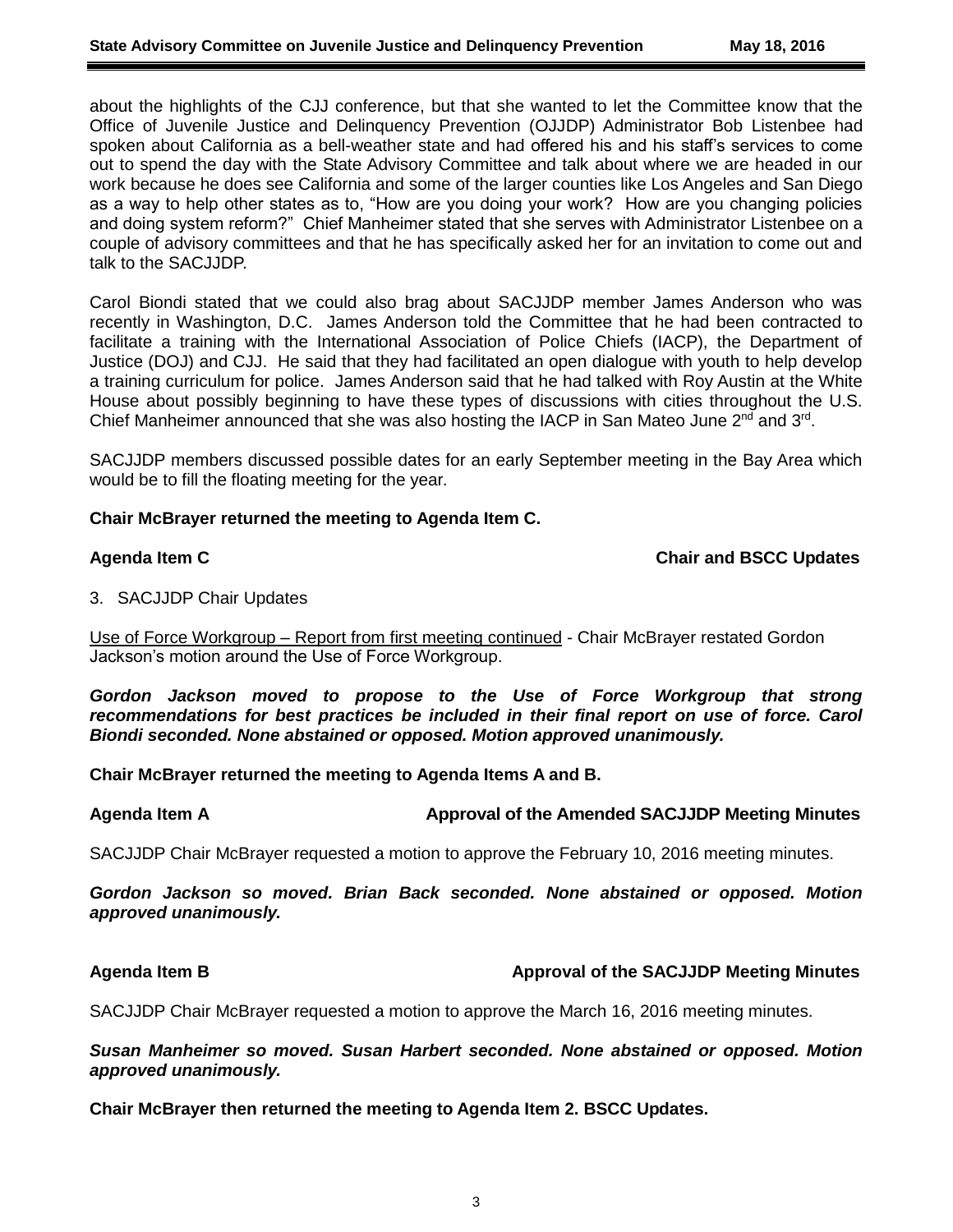# 2. BSCC Updates

Deputy Director Jolls informed the Committee that due to end of year activity in the state travel system, claims not received by June 3<sup>rd</sup> will likely not be paid until July.

Proposition 47 & Strengthening Grants - May 13<sup>th</sup> the Governor released his revised version of the bill which included an updated amount for the estimated savings from Prop 47 from about \$29 million to \$39,449,000. An Executive Steering Committee has been established and will hold its first meeting on June 23-24, 2016. The meeting will include a briefing for the ESC members on the topics that Prop 47 requires them to prioritize. Grants will tentatively be awarded in the spring of 2017. Gordon Jackson (California Department of Education) (CDE) and Mary Jolls (BSCC) will meet to explore collaborative possibilities and to prevent duplicative work by their respective agencies as they develop their respective Prop 47 Requests for Proposals (RFP's). There will be a regional meeting held at the BSCC on the evening of June  $23<sup>rd</sup>$  from 6:00 p.m. to 8:00 p.m. for the public to provide comment. The ESC members will be invited to attend. The Committee discussed the need for community-based and -operated organizations to provide research- and evidence-based practices and programs. Carol Biondi stated that universities can provide assistance in determining what is evidence–based and evaluating efficacy. Deputy Director Jolls reported that the 5 themes from the community listening sessions were community based treatment, not in custody treatment; mental health and substance abuse treatment and counseling; stable and affordable housing; diversion; and job training. Gordon Jackson informed the Committee that his responsibilities at CDE include student mental health and mental health.

#### Highlights from the Conference: Inside the Adolescent Brain

BSCC Field Representative Nicole Woodman shared information from a conference she and analyst Michelle Grant attended on April 29, 2016 that was hosted the by Sacramento County Probation Department. BSCC Field Representative Lisa Southwell from the FSO Division also attended. The conference included presentations by Ronald E. Dahl, M.D; Elizabeth Cauffman, Ph.D.; and Frank Kros, MSW, JD. Frank Kros also moderated a panel discussion which included Juvenile Court Presiding Judge Stacy Bouleware-Eurie, who also sits on the Judicial Council and on BSCC's Reducing Racial and Ethnic Disparity (R.E.D.) Committee; District Attorney Anne-Marie Schubert; Assistant Chief Probation Officer Michael Shores; Dr. Dahl; and Dr. Cauffman. Judge Back stated that he believes that everyone working with every aspect of judicial law should have a presentation on the adolescent brain. He stated that trauma-informed care has been included in Judicial Council Conferences. Judge Back also informed the Committee that a whitepaper had been issued by Behavioral Health based on 20-year studies in New Zealand and Australia that showed the percentage of increase of schizophrenia in users of marijuana. BSCC Deputy Director Evonne Garner will prepare a presentation for SACJJDP on the inclusion of adolescent brain development in the Standards and Training for Corrections (STC) division of the BSCC in their development of training curriculum. It was clarified that Peace Officer Standards and Training (POST) is for law enforcement agencies and STC is for probation agencies. Chief Manheimer stated that she feels adolescent brain training is also critical for police personnel. The committee asked that Ms. Woodman reach out to one of the Keynote Speakers, Elizabeth Cauffman, to find out if there are currently succinct materials available on the topic of adolescent brain development that can be used in training of those working in the field of Juvenile Justice, including police officers.

#### Highlights from the Forensic Mental Health Association's (FMHA's) Annual Conference

BSCC Field representative Helene Zentner briefed the Committee on the 41<sup>st</sup> Annual Conference of the Forensic Mental Health Association held in Monterey in March. The conference included a meeting of the Council on Mentally Ill Offenders (COMIO) and featured various speakers and presentations including, but not limited to, the final report of the Mental Health Taskforce – The Template for Changing the Paradigm for Persons with Mental Illnesses in California's Court System (December 2015); State investment in the Mental Health Wellness Act and intersections between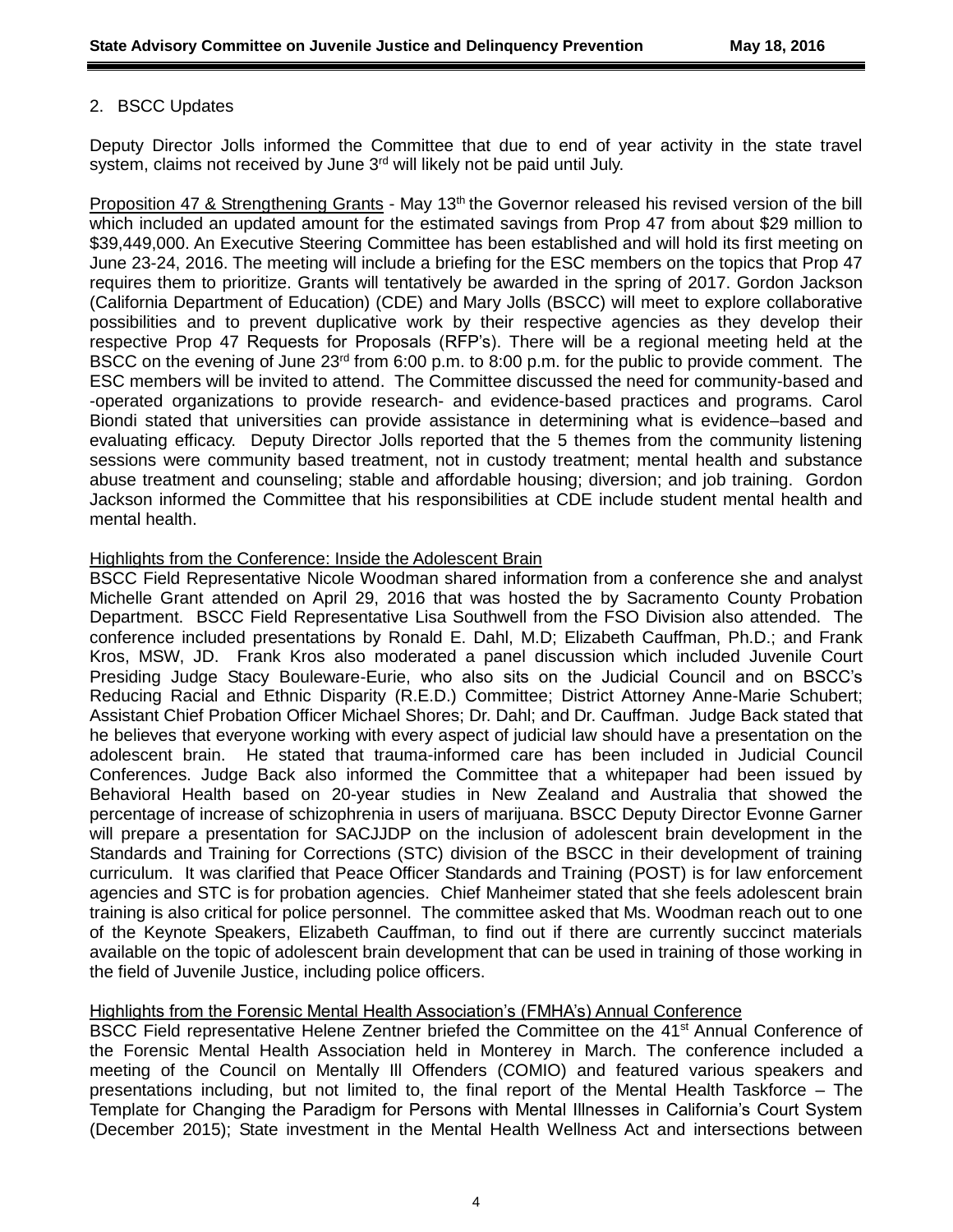criminal justice and behavioral health; and presentations by grantees of the Adult Mentally Ill Offender Crime Reduction (MIOCR) grant such as Santa Cruz and San Luis Obispo. Get Well Productions, under the umbrella of the FMHA, will host a Words To Deeds conference in November. Dr. Jennifer Skeem, who presented on cognitive behavioral therapy at the FMHA conference, will be on-site at BSCC May 19<sup>th</sup> around  $1 - 2$  p.m. for a COMIO meeting. The COMIO, housed under the California Department of Corrections and Rehabilitation has historically been focused on adult issues, but has now formed a Juvenile Justice sub-committee with Mack Jenkins as the Chair. Gordon Jackson stated that the CDE provides free training for districts, teachers, and staff to help them recognize the signs of mental illness.

#### Proposition 47 & Strengthening Grants continued

Deputy Director Jolls explained that the current budget includes \$6 million for the Strengthening Community and Law Enforcement Relations Grant. Another \$6 million was proposed in the Governor's Budget for FY 2016-2017 but both the Assembly and the Senate budget subcommittees voted to reject it. Ms. Jolls stated that the due date for proposals was April 15<sup>th</sup> and 46 proposals were received, exceeding \$19 million requested. Rater training for the ESC was held on April 28<sup>th</sup> and the committee is set to meet on June 2<sup>nd</sup> to develop a list of grantee recommendations for the Board. Program descriptions for grantees should be available by the June SACJJDP meeting.

## Highlights from the Coalition for Juvenile Justice's Conference including Updated Reporting Requirements continued

Deputy Director Jolls stated that she was incredibly moved and inspired by the presentations and performances of youth and young adults and their testimonies. Judge Timberlake and other presenters talked about State Advisory Groups (SAG's) and their roles and responsibilities. OJJDP is developing training related to Disproportionate Minority Contact and is looking for feedback from SAGs and others. Ms. Jolls provided a handout on this and a handout on a session related to girls that BSCC Executive Director Kathleen Howard attended. Ms. Jolls attended the Strengthening Conference session and stated that the conversations we are having here mirrored conversations and concerns at the national level. Staff will share the CJJ website link so members can access the conference materials.

Deputy Director Allison Ganter attended a session on solitary confinement and informed the Committee that the Director of the State-run Juvenile Detention Facility in Massachusetts worked with the Council of Juvenile Correctional Administrators (CJCA) to develop a toolkit on the use of things like solitary confinement. She also attended sessions on R.E.D. and spoke on the updated reporting requirements as discussed at the CJJ Conference. There will be a new Compliance Monitoring Tool available on June 1<sup>st</sup> which is intended to overlay compliance monitoring with R.E.D. reporting.

Chair McBrayer stated that there is an upcoming Western Region SAG meeting October 30<sup>th</sup>. Out-of-State Travel requests have been submitted for the SAG Chair, R.E.D. Coordinator/Compliance Monitor, and Juvenile Justice Specialist to attend the 2017 CJJ conference and another in Baltimore. Chair McBrayer stated that the conference provided information and tools on Sexual Orientation and Gender Identity Expression (SOGIE) on how youth present themselves and noted that this is different than Lesbian, Gay, Bi-Sexual, Trans-Gender and Questioning (LGBTQ). Staff will obtain a copy of the Massachusetts SOGIE Policy Decision Tree and relevant sections of the Juvenile Detention Alternatives Initiative (JDAI) Practice Guide. Chair McBrayer also stated that CJJ had a session on capacity-building for SAG's looking at By-Laws, revisions, where states were at on their Three-Year Plans, and what was the Juvenile Justice Vision for each State. She also stated that Administrator Listenbee stressed that Juvenile Detention should be rare, fair, and beneficial and that outcome measures should be developed to measure whether or not our young people are leaving our detention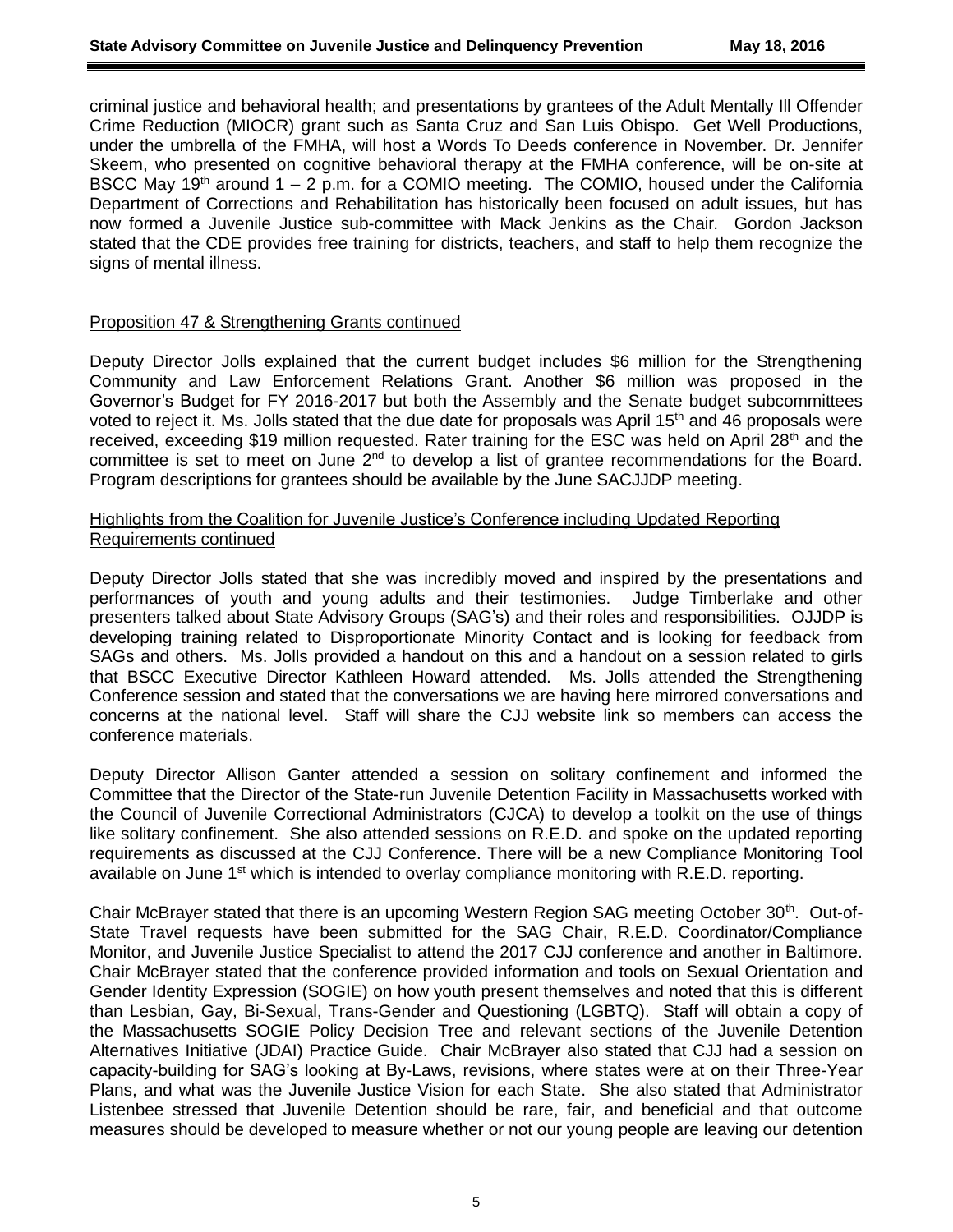system better off than they were before. Chair McBrayer stated that they also talked about justice by geography, in which opportunities are limited by where youth live, and the need to identify gaps in services.

Carol Biondi noted that Winston Peters is no longer with the Public Defender's Office and asked to speak about the on-going issue of member non-attendance. Chair McBrayer said that it would need to be an agendized item at the next meeting, but asked Deputy Director Jolls to address why management had directed staff to not draft the letter the SACJJDP had requested to the Governor's office about the importance of membership and the importance of compliance with the federal requirements. Deputy Director Jolls reported that Executive Director Kathleen Howard had called staff at the Governor's Office and directly addressed the Committee's concerns regarding compliance with Title II funding requirements, their motion and their desire to write a letter to the Governor. Members expressed concern with not having something in writing go to the Governor. Some members also expressed their frustration with what they perceive to be a lack of communication and clarity with management's direction and authority. Chair McBrayer asked that staff provide the SACJJDP the current membership, list of required slots, and attendance for all members at the next meeting. The Committee also requested what the state process was for removal of members and if it allows committees to remove members for non-attendance, when they can no longer be found or contacted.

#### Strategic Planning/Work Plans

Deputy Director Jolls reported that it had not been possible to pull a comprehensive group of stakeholders together under National Reentry Resource Center (NRRC) timelines. When BSCC and CPOC met with NRRC, it was determined that the state of California would not be considered competitive for the tailored technical assistance grant; however, California did have some readiness around two of the four core areas (collaboration and data collection/sharing). Members of the NRRC are currently working on developing a scope of work that would allow our State another competitive opportunity for technical assistance. Deputy Director Jolls stated that the BSCC is continuing with an internal juvenile justice strategic plan. As part of this effort, standing committees are being asked to provide the Board with a work plan that includes their priorities, action items, tasks and staffing needs to be able to better coordinate efforts around juvenile justice. Mary Jolls and Allison Ganter are developing a Work Plan Template for the standing committees. Questions and discussion ensued regarding the purpose of the work plans (to assess resourcing and staffing needs, to identify priority action steps, etc.), the role of the BSCC Board in approving the priorities/work of the SACJJDP, and the federal SAG mandates. Members stated that their roles are defined by federal statue and asked for further clarification. Chair McBrayer stated that she already presented the SACJJDP priorities at the BSCC Board without objection and that, if anything has changed, she requests the presence of the full SACJJDP committee at such future Board Meeting(s). Some members expressed their frustration and strong concern again with what they perceive to be a lack of communication, clarity and respect as a committee. Some members discussed at length their unhappiness with what they state is the convoluted process and changes in management's request and support.

### **Agenda Item D California Federal Fiscal Year 2016 Grant Funding Update**

Each year, CJJ and Act for Juvenile Justice (ACT4JJ) publish an overview of federal juvenile justice grant funding by state at<http://juvjustice.org/114th-congress> and [http://act4jj.org/federal](http://act4jj.org/federal-funding/funding-states)[funding/funding-states.](http://act4jj.org/federal-funding/funding-states) The information currently listed at those sites is for FFY 2015. Field Representative Nicole Woodman provided the materials that were submitted for FFY 2016, which included federal and local grant descriptions for the Title II Formula and Local Assistance Grants, Reducing Racial and Ethnic Disparities (R.E.D.) Grant, Title II Tribal Youth Grant, Juvenile Accountability Block Grant (JABG), and Title V. Although the BSCC no longer receives Title V and JABG allocations, OJJDP requested the inclusion of several examples of programs that were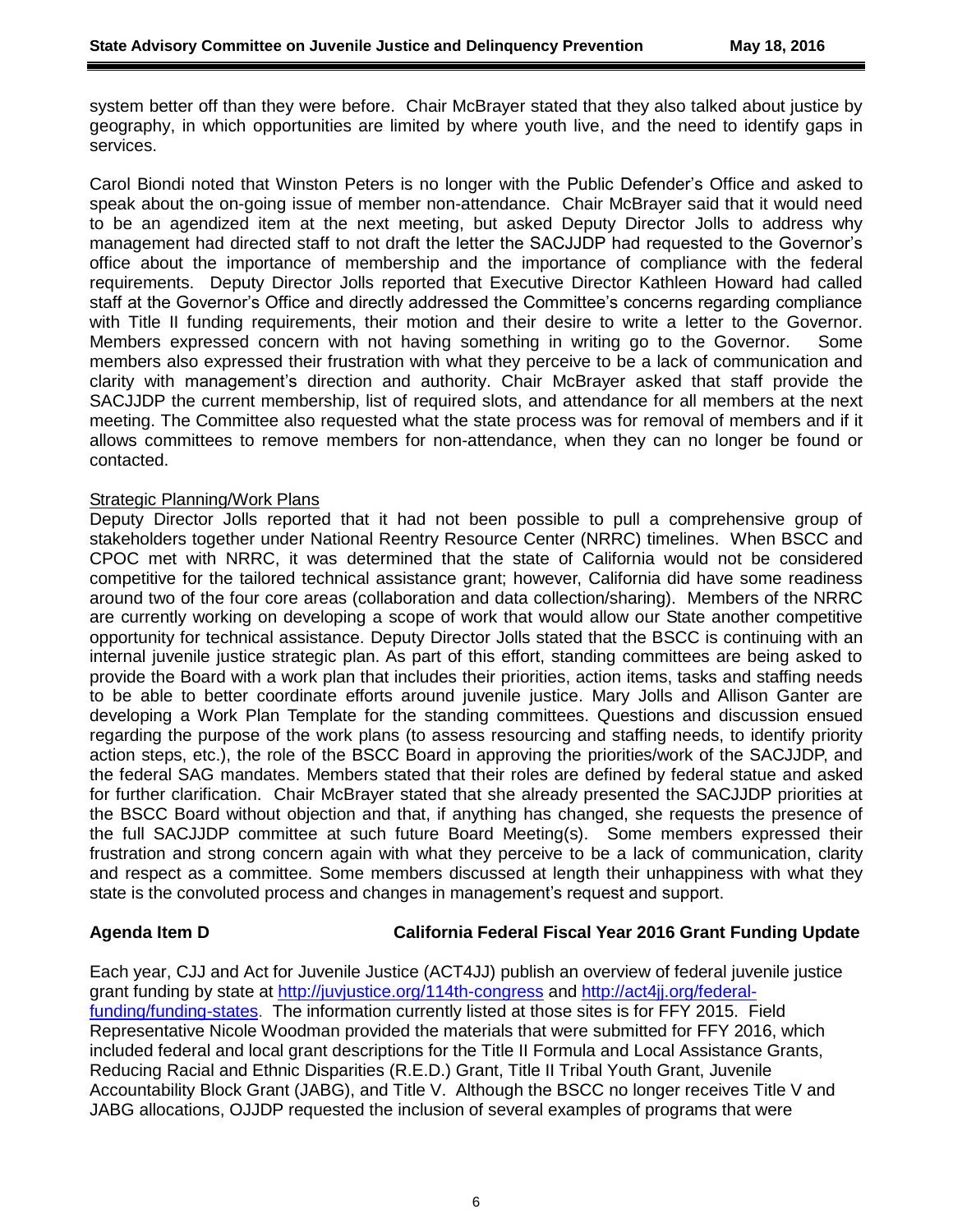previously funded in order to show the value of those funding streams. The only current JABG project is the Evidence Based Practices Training Project which provides small grants using carryover dollars.

# **Chair McBrayer moved to Agenda Item F, then returned to Item E.**

## **Agenda Item F Behavioral Health Workgroup Discussion**

Agenda Item F was tabled and will be agendized for the next meeting.

# **Agenda Item E Title II Reapplication**

BSCC Field Representative Helene Zentner presented an update on the BSCC's reapplication to OJJDP for Title II funds. The application is due on June  $1<sup>st</sup>$ , while the R.E.D. and Compliance Monitoring pieces are due on June 30th. This application is an update to the 3-Year Plan for Title II. Ms. Zentner stated that staff have updated the narrative and the data from the prior year's application. Minor changes were made to update the discussion of the juvenile justice continuum of care, while major changes were made to the data piece. The most current data from the California Department of Justice was used, which is from the year 2014. The program purpose areas that apply to current grantees and are discussed in the application are as follows: aftercare and reentry, alternatives to detention, delinquency prevention, diversion, and tribal youth. The solicitation for the 2016-2017 federal fiscal year also has new requirements for data to be collected from local assistance grantees including: race and ethnicity on the percentage of youth adjudicated, number of youth diverted, number of youth on probation, and number of youth transferred to adult court. Ms. Zentner indicated that states apply using their prior year's budget and then reapply with adjusted totals in the late summer/early fall once the actual federal allocation amounts are made known. Any feedback can be submitted to Field Representatives Helene Zentner and Nicole Woodman.

# **Chair McBrayer noted that Agenda Item H would be tabled in the interest of time and moved to Item G.**

# **Agenda Item H Status Report on the R.E.D. Capstone Project**

Agenda Item H was tabled and will be agendized for the next meeting.

# **Agenda Item G Update from the Juvenile Justice Standing Committee**

BSCC Field Representative Shalinee Hunter provided an update on the last meeting of the Juvenile Justice Standing Committee which was held on April 11, 2016. She stated that conversation was focused on the JJSC key priorities, the development of a juvenile justice strategic plan, and legislative issues. Ms. Hunter reported that the Juvenile Justice Standing Committee requested to be included in strategic planning with the BSCC and the NRRC. Staff will check into the status of any legislation that might allow community-based organizations to serve on ESC's regardless of whether or not they may be awarded grant funds. Ms. Hunter reported that JJSC Chair David Steinhart had made a presentation to the BSCC Board on JJSC roles, responsibilities, and priorities. It was an information item, so no action was taken. Judge Back reminded members of the free R.E.D. training to be held in Ventura on June 30<sup>th</sup> and asked that members planning to attend e-mail him.

### **Agenda Item I Future Agenda Items**

Chair McBrayer asked people to hold September  $12<sup>th</sup>$  as the date for the Bay Area SACJJDP meeting and said that would be the date that she would be offering to Administrator Listenbee. If he is unable to attend on that date, that information would be brought back to the Committee for further planning.